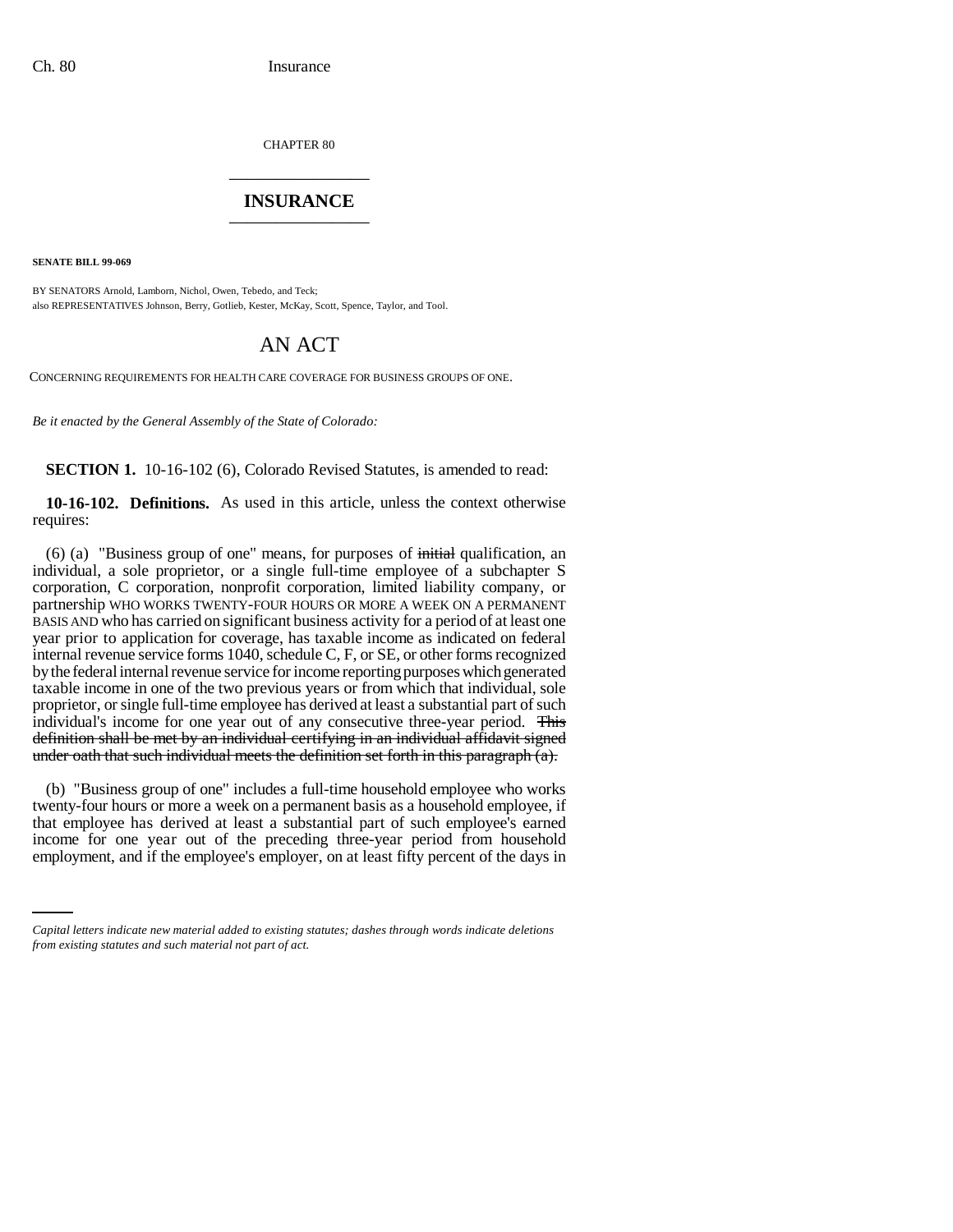Insurance Ch. 80

a normal work week during the preceding calendar quarter, employed at least one household employee. Carriers may require whatever information is reasonably necessary to determine whether or not a household employee meets the requirements of this paragraph (b), including employment-related tax and withholding information.

(c) FOR PURPOSES OF DETERMINING WHETHER AN APPLICANT MEETS THE REQUIREMENTS OF THE DEFINITION SET FORTH IN THIS SUBSECTION (6), A CARRIER MAY REQUIRE AN APPLICANT TO SUBMIT TO THE CARRIER ANY OF THE FOLLOWING FORMS OF DOCUMENTATION THAT IS APPLICABLE TO THE APPLICANT'S CURRENT BUSINESS OR EMPLOYMENT:

(I) EMPLOYMENT-RELATED TAX AND WITHHOLDING INFORMATION, INCLUDING, BUT NOT LIMITED TO, A FEDERAL INTERNAL REVENUE SERVICE FORM 1099; AND

(II) RELEVANT PORTIONS OF FEDERAL AND STATE TAX RETURNS OR A CERTIFICATION BY AN ATTORNEY OR CERTIFIED PUBLIC ACCOUNTANT THAT FEDERAL AND STATE TAX RETURNS HAVE BEEN FILED AS A BUSINESS.

**SECTION 2.** 10-16-105 (7.3) (a) and (7.3) (c) (I), Colorado Revised Statutes, are amended, and the said 10-16-105 (7.3) is further amended BY THE ADDITION OF A NEW PARAGRAPH, to read:

**10-16-105. Small group sickness and accident insurance - guaranteed issue - mandated provisions for basic and standard health benefit plans.** (7.3) (a) Except as otherwise provided in this subsection (7.3), effective January 1, 1995, every small employer carrier shall, as a condition of transacting business in this state with small employers, actively offer to such small employers the choice of a basic health benefit plan or a standard health benefit plan. Effective July 1, 1997, every small employer carrier shall also offer to small employers a choice of all the other small group plans the carrier markets in Colorado; except that this requirement shall not apply to a health benefit plan offered by a carrier if such plan is made available in the small group market only through one or more bona fide association plans AND EXCEPT AS PROVIDED IN PARAGRAPH (i) OF THIS SUBSECTION (7.3).

(c) (I) Effective January 1, 1995, a small employer carrier shall issue a basic health benefit plan or a standard health benefit plan to any eligible small employer that applies for such health benefit plan and agrees to make the required premium payments and to satisfy the other reasonable provisions of the health benefit plan that are not inconsistent with this article. Effective July 1, 1997, a small employer carrier shall also issue any of its other small employer plans to any small employer that applies for such a plan; except that this requirement shall not apply to a business group of one where the business group of one does not meet the carrier's normal and actuarially-based underwriting criteria. The requirements of this subparagraph (I) shall not apply to a health benefit plan offered by a carrier if such plan is made available in the small group market only through one or more bona fide association plans AND EXCEPT AS PROVIDED IN PARAGRAPH (i) OF THIS SUBSECTION (7.3).

(i) IN LIEU OF ACCEPTING APPLICATIONS FROM AND GUARANTEE ISSUING THE BASIC AND STANDARD PLANS TO BUSINESS GROUPS OF ONE YEAR ROUND, SMALL EMPLOYER CARRIERS MAY LIMIT THEIR ISSUANCE OF COVERAGE AS PROVIDED IN THIS PARAGRAPH (i). A SMALL EMPLOYER CARRIER MAY ESTABLISH OPEN ENROLLMENT PERIODS FOR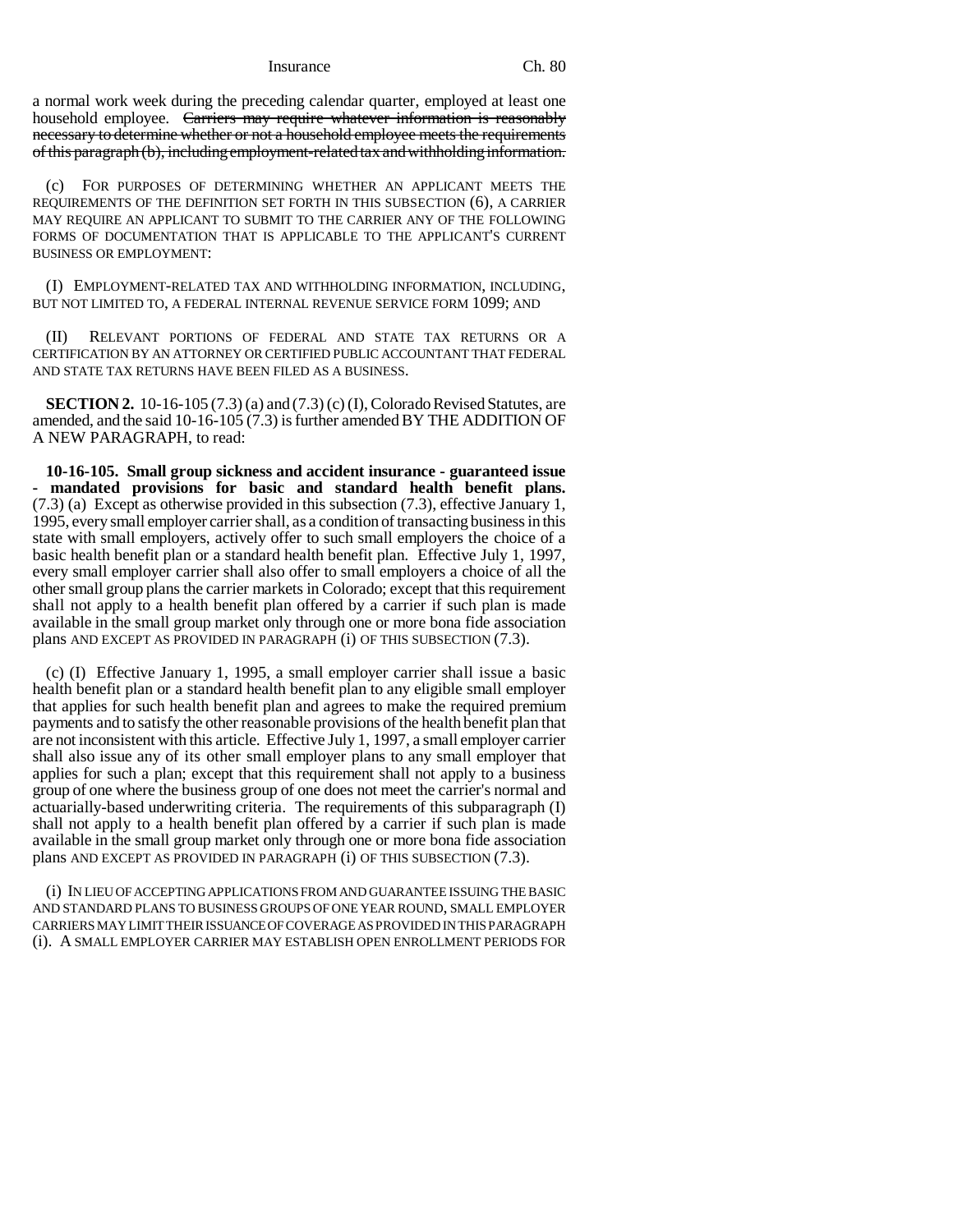## Ch. 80 Insurance

GUARANTEE ISSUED BASIC OR STANDARD PLAN APPLICATIONS FROM BUSINESS GROUPS OF ONE FOR A PERIOD OF THIRTY-ONE DAYS FOLLOWING THE BIRTH DATE OF THE PERSON QUALIFYING AS A BUSINESS GROUP OF ONE. A SMALL EMPLOYER CARRIER MAY ESTABLISH ANNUAL OPEN ENROLLMENT PERIODS FOR BUSINESS GROUPS OF ONE FOR THIRTY-ONE DAYS FOLLOWING THE BIRTH DATE OF THE APPLICANT AND MAY LIMIT ISSUANCE OF A BASIC HEALTH BENEFIT PLAN AND A STANDARD HEALTH BENEFIT PLAN TO SUCH THIRTY-ONE DAY PERIOD. CARRIER MARKETING AND SALES MATERIALS FOR BUSINESS GROUPS OF ONE SHALL CLEARLY DISCLOSE THE OPEN ENROLLMENT PERIOD. IF A PERSON QUALIFYING AS A BUSINESS GROUP OF ONE APPLIES FOR COVERAGE UNDER A PLAN OTHER THAN THE BASIC OR STANDARD PLAN, AND IF THE BUSINESS GROUP OF ONE IS DENIED COVERAGE AS PROVIDED BY LAW, THEN THE SMALL EMPLOYER CARRIER SHALL OFFER THE BUSINESS GROUP OF ONE A CHOICE OF COVERAGE UNDER THE BASIC OR STANDARD PLAN DURING THE APPLICANT'S APPROPRIATE OPEN ENROLLMENT PERIOD. A SMALL EMPLOYER CARRIER SHALL ACCEPT APPLICATIONS FROM BUSINESS GROUPS OF ONE FOR A BASIC OR STANDARD PLAN THROUGH THE THIRTY-FIRST DAY AFTER THE BIRTH DATE OF THE PERSON QUALIFYING AS A BUSINESS GROUP OF ONE. THE DATE UPON RECEIPT OF THE SIGNED APPLICATION AND THE APPLICANT'S BIRTH DATE SHALL BE USED IN DETERMINING WHETHER THE THIRTY-ONE DAY OPEN ENROLLMENT APPLIES TO A PARTICULAR PERSON QUALIFYING AS A BUSINESS GROUP OF ONE. ELIGIBLE DEPENDENTS OF SUCH PERSON MAY ALSO BE COVERED AT THE SAME TIME AS THE APPLICANT. SMALL EMPLOYER CARRIERS THAT USE OPEN ENROLLMENT PERIODS SHALL ALSO ACCEPT APPLICATIONS FROM BUSINESS GROUPS OF ONE AND ISSUE A BASIC OR STANDARD PLAN AS PROVIDED BY LAW IF SUCH APPLICATIONS ARE SUBMITTED WITHIN THIRTY-ONE DAYS OF ANY ONE OF THE FOLLOWING EVENTS:

(I) A PERSON QUALIFYING AS A BUSINESS GROUP OF ONE EXHAUSTS STATE OR FEDERAL CONTINUATION COVERAGE;

(II) THE DATE A PERSON INITIALLY MEETS THE REQUIREMENTS OF SECTION 10-16-102 (6) AND WHOSE BIRTH DATE IS MORE THAN THIRTY-ONE DAYS AFTER SO DOING; OR

(III) A PERSON QUALIFYING AS A BUSINESS GROUP OF ONE INVOLUNTARILY LOSES OTHER CREDITABLE COVERAGE. THIS SUBPARAGRAPH (III) SHALL NOT APPLY IN CASES OF FAILURE TO PAY PREMIUM, FRAUD, OR A VOLUNTARY DECISION ON THE PART OF SUCH PERSON TO TERMINATE OTHER CREDITABLE COVERAGE.

**SECTION 3.** 10-16-105 (7.3) (b), Colorado Revised Statutes, is amended BY THE ADDITION OF A NEW SUBPARAGRAPH to read:

**10-16-105. Small group sickness and accident insurance - guaranteed issue - mandated provisions for basic and standard health benefit plans.** (7.3) (b) (V) NOTWITHSTANDING THE PROVISIONS OF PARAGRAPH (a) OF THIS SUBSECTION (7.3), NO SMALL EMPLOYER CARRIER IS REQUIRED TO OFFER COVERAGE OR ACCEPT APPLICATIONS PURSUANT TO THIS SECTION FROM BUSINESS GROUPS OF ONE IF THE COMMISSIONER FINDS THAT ACCEPTANCE OF AN APPLICATION WOULD PLACE THE SMALL EMPLOYER CARRIER IN A FINANCIALLY IMPAIRED CONDITION. IN ADDITION, A SMALL EMPLOYER CARRIER THAT HAS NOT OFFERED COVERAGE OR ACCEPTED APPLICATIONS PURSUANT TO THIS SUBPARAGRAPH (V) SHALL NOT OFFER COVERAGE OR ACCEPT APPLICATIONS UNTIL A DETERMINATION BY THE COMMISSIONER